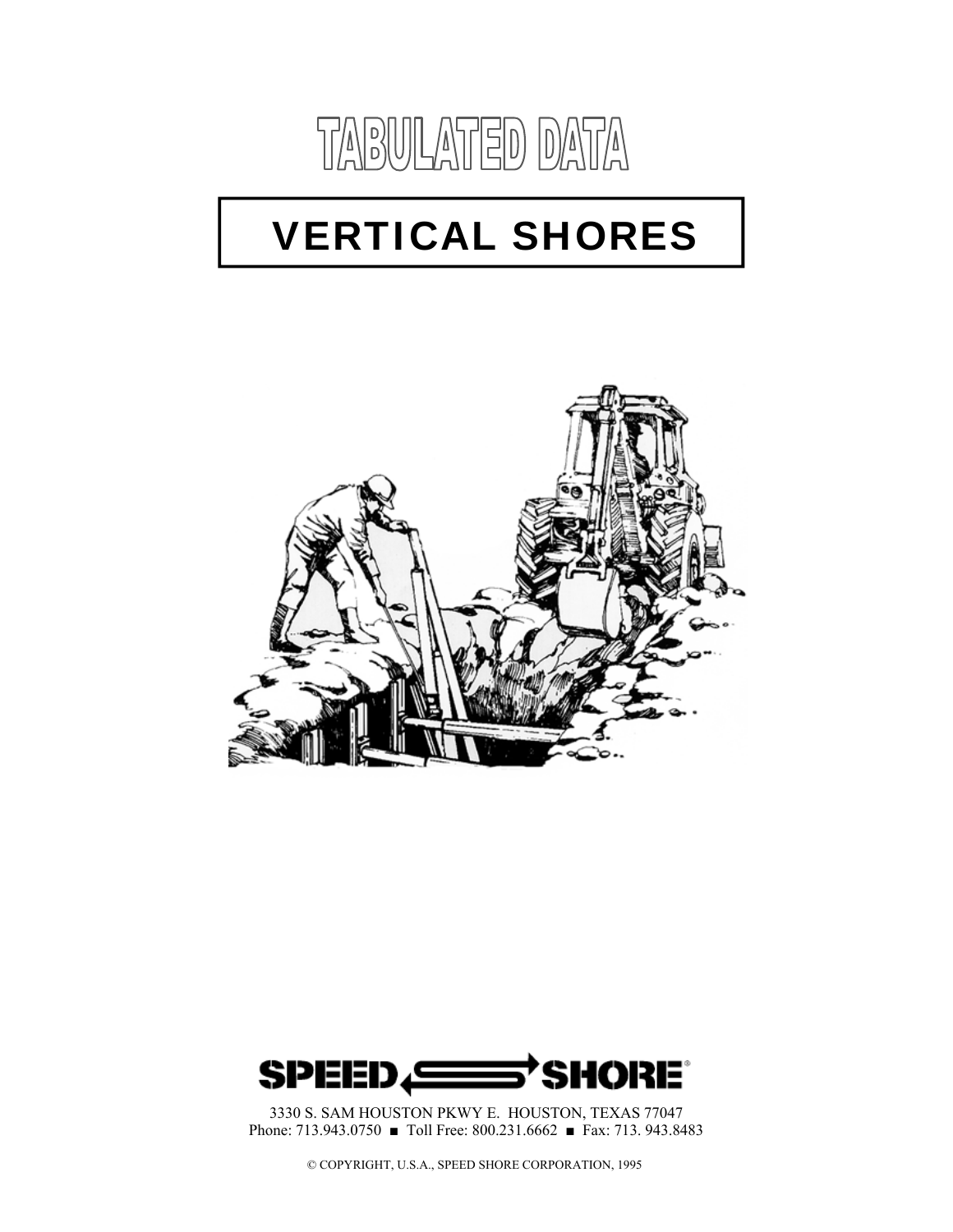## **W A R N I N G**

### **EXCAVATION PROCEDURES MAY BE VERY DANGEROUS**

- **A TRAINED** *COMPETENT PERSON* **SHALL: SUPERVISE ALL EXCAVATION OPERATIONS, ENSURE THAT ALL PERSONNEL ARE WORKING IN SAFE CONDITIONS, AND HAVE THOROUGH KNOWLEDGE OF THIS TABULATED DATA. THE** *COMPETENT PERSON* **SHALL HAVE THE AUTHORITY TO STOP WORK WHEN IT IS UNSAFE FOR WORKERS TO ENTER AN EXCAVATION.**
- **ALL PERSONNEL SHALL BE TRAINED IN CORRECT EXCAVATION PROCEDURES, PROPER USE OF THE PROTECTIVE SYSTEM AND ALL SAFETY PRECAUTIONS.**
- **EXCAVATIONS AND PROTECTIVE SYSTEMS SHALL BE INSPECTED AT LEAST DAILY AND WHENEVER THERE IS A CHANGE OF SOIL, WATER OR OTHER JOB SITE CONDITIONS.**
- **ALL LIFTING AND PULLING EQUIPMENT, INCLUDING CABLES, SLINGS, CHAINS, SHACKLES AND SAFETY HOOKS SHALL BE EVALUATED FOR SUITABILITY AND CAPACITY, AND SHALL BE INSPECTED FOR DAMAGE OR DEFECTS PRIOR TO USE.**
- **ALL INSTALLATION AND REMOVAL OF SHORING AND SHIELDING SHALL BE FROM ABOVE GROUND ONLY.**
- **P** DO NOT ALLOW PERSONNEL TO ENTER AN EXCAVATION THAT IS NOT PROPERLY **SHORED, SHIELDED OR SLOPED.**
- **PERSONNEL SHALL ALWAYS WORK WITHIN THE SHORING AND SHIELDING. PERSONNEL SHALL NOT STAND ON THE EDGE OF AN UNSHORED EXCAVATION.**
- **ALL PERSONNEL SHALL ENTER AND EXIT EXCAVATIONS ONLY WITHIN SHIELDED OR SHORED AREAS.**

SPEED SHORE'S "MANUFACTURER'S TABULATED DATA" IS A GENERAL SET OF GUIDELINES AND TABLES TO ASSIST THE *COMPETENT PERSON* IN SELECTING A SAFETY SYSTEM AND THE PROPER SHORING OR SHIELDING EQUIPMENT. THE *COMPETENT PERSON* HAS SOLE RESPONSIBILITY FOR JOB SITE SAFETY AND THE PROPER SELECTION **AND INSTALLATION AND REMOVAL OF THE SHORING OR SHIELDING EQUIPMENT.** 

THIS TABULATED DATA IS NOT INTENDED TO BE USED AS A JOB SPECIFIC EXCAVATION SAFETY PLAN, BUT SHALL BE USED BY THE *COMPETENT PERSON* TO SUPPLEMENT HIS TRAINING, HIS EXPERIENCE AND HIS KNOWLEDGE OF THE JOB CONDITIONS AND SOIL TYPE.

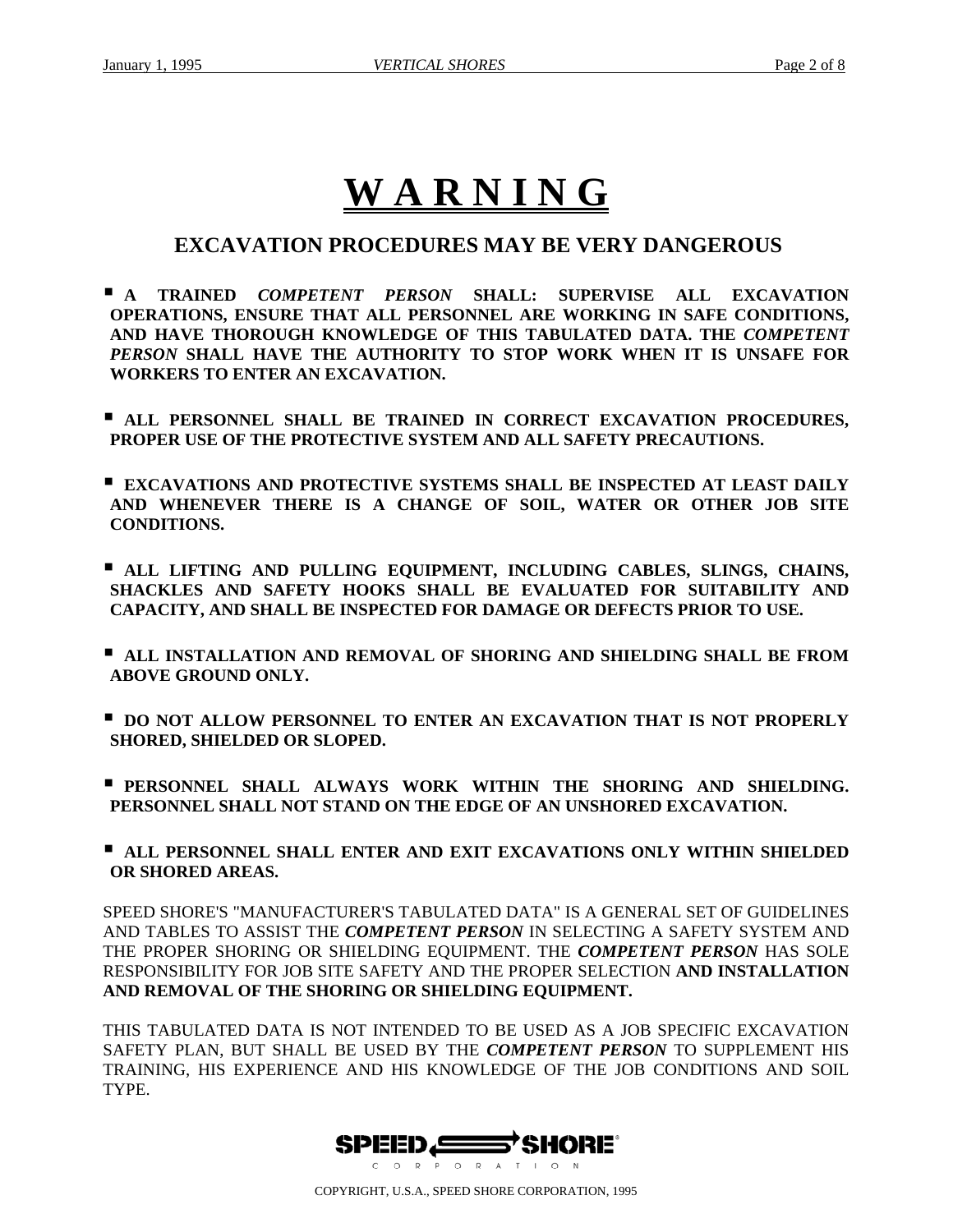#### SPEED SHORE TABULATED DATA

#### **1.0 SCOPE**

- 1.1 Speed Shore's Tabulated Data complies with the O.S.H.A. standards as stated in the Code of Federal Regulations 29, Part 1926, Subpart P - Excavations, Section  $1926.652(c)(2)$ . This data shall only be used by the contractor's *competent person* in the selection of Speed Shore Vertical Shores. The *competent person* shall be experienced and knowledgeable in trenching and excavation procedures, soil identification and in the use of Speed Shore Vertical Shores.
- 1.2 All personnel involved in the installation, removal and use of Vertical Shores shall be trained in their use and advised of appropriate safety procedures.
- 1.3 Table VS-1, VS-2 and VS-3 is based upon requirements stated in CFR 29, Part 1926 and applicable portions of CFR 29, Part 1910. The *competent person* shall know and understand the requirements of those parts before using this data.
- 1.4 Whenever there is a variance between this Tabulated Data and CFR 29, Part 1926, Subpart P Excavations, this Tabulated Data shall take precedence. Whenever a topic or subject is not contained in this Tabulated Data, the *competent person* shall refer to CFR 29, Part 1926, Subpart P - Excavations.
- 1.5 This data refers to the Code of Federal Regulations, 29, Parts 1910 and 1926. In states that have their own state O.S.H.A. refer to similar regulations in the current construction rules published by the state office of Occupational Health and Safety.
- 1.6 Tables VS-1, VS-2 and VS-3 shall be used only in excavations with soil conditions as noted. Table VS-1, VS-2 and VS-3 are for depths to 25 feet. For other soil and excavation conditions and depths, site-specific engineered designs are required. Contact Speed Shore Corporation for assistance
- 1.7 This Tabulated Data is applicable for standard products manufactured exclusively by Speed Shore and may only be used with Speed Shore manufactured products. Any modification or repair of Speed Shore products not specifically authorized by Speed Shore Corporation voids this data.

#### **2.0 DEFINITIONS (RE: CFR 29, Part 1926.32 Definitions) - RESTATED FOR EMPHASIS**

- 2.1 1926.32 (f) "competent person" means one who is capable of identifying existing and predictable hazards in the surroundings or working conditions which are unsanitary, hazardous or dangerous to employees; and who has authorization to take prompt corrective measures to eliminate them.
- 2.2 1926.32 (p) "Shall" means mandatory.
- 2.3 1926.32 (q) "Should" means recommended.

#### **3.0 SOIL CLASSIFICATIONS**

- 3.1 In order to use the data presented in Tables VS-1, VS-2 and VS-3 the soil type, or types, in which the excavation is cut shall first be determined by the *competent person* according to the O.S.H.A. soil classifications as set forth in CFR 29, Part 1926, Subpart P, Appendix A.
- 3.2 Table VS-3 is also for use in Type C-60 soil (see 3.3 for definition).
- 3.3 Type C-60 soil is a moist, cohesive soil or a moist dense granular soil, which does not fit into Type A or Type B classifications, and is not flowing or submerged. This material can be cut with near vertical sidewalls and will stand unsupported long enough to allow the Vertical Shores to be properly installed. The *competent person* must monitor the excavation for signs of deterioration of the soil as indicated by, but not limited to, freely seeping water or flowing soil entering the excavation around or below the sheeting. An alternate design for less stable Type C soil will be required where there is evidence of deterioration.

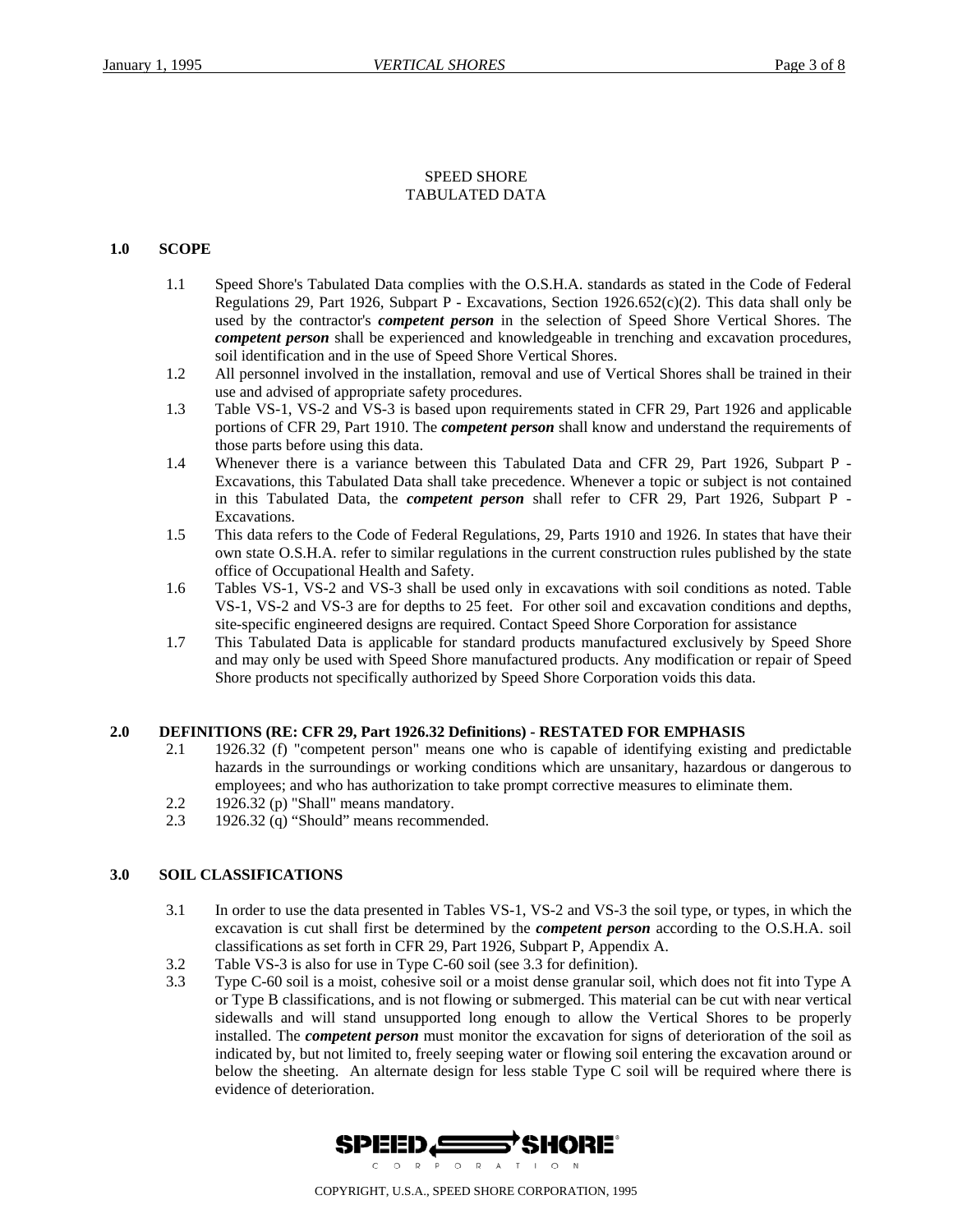#### **4.0 PRESENTATION OF INFORMATION**

- 4.1 Information is presented in tabular form in Tables VS-1, VS-2 and VS-3. Each table presents the maximum vertical and horizontal spacing that may be used with Vertical Shores for indicated soil types. Table VS-1 is for O.S.H.A. Type A Soil, Table VS-2 for O.S.H.A. Type B Soil and Table VS-3 is for Vertical Shore use in Type C-60 soil (see 3.3 for definition).
- 4.2 Tables VS-1, VS-2 and VS-3 are not considered adequate when loads imposed by structures or by stored material adjacent to the trench weigh in excess of the load imposed by 3 feet of soil surcharge. The term "adjacent" as used here means the area within a horizontal distance from the edge of the trench equal to the depth of the trench.
- 4.3 Using the appropriate table, the *competent person* selects the horizontal spacing of the vertical shores and the sheeting required, if any. The selection is based on the depth and width of the trench in varying soil conditions. In these tables, the vertical spacing of the cylinders is held constant at a maximum of 4 feet on center. The horizontal spacing of the hydraulic cylinders is the same as the horizontal spacing of the vertical rails.

#### **5.0 BASIS AND LIMITATIONS OF THE DATA**

- 5.1 Sheeting is used only to prevent local raveling or sloughing of the trench face between the Vertical Shores. Sheeting shall be one of the following or an approved equal.
	- 5.1.1 Aluminum: Speed Shore's Aluminum Sheeting
	- 5.1.2 Steel: 0.5 inch or thicker Steel Plate
	- 5.1.3 Plywood:
		- 3/4 inch Finn Form
			- 3/4 inch Omni Form
			- 3/4 inch Combi Exterior Plywood
			- 3/4 inch Plyform American Plywood Association, Plyform, B B, Class I Exterior
		- 3/4 inch HDO American Plywood Association, High Density Overlay, Exterior
			- 3/4 inch 14 Ply Artic White Birch
			- 1 1/8 inch CDX
			- Two sheets of 3/4 inch thick CDX Plywood.
- 5.2 When sheeting is used, it shall extend to the top the excavation and to within 2 feet of the bottom of the excavation; except in Table VS-3 for excavation depths 0 - 25 feet, where the sheeting shall extend to the bottom of the excavation. If there is an indication of a possible loss of soil from behind or below the support system, sheeting must extend to the bottom of the excavation.
- 5.3 All spacings indicated are measured from center to center of the members.
- 5.4 The center line of the top hydraulic cylinder shall be a minimum of 12 inches and a maximum of 24 inches below the top of the excavation.
- 5.5 The center line of the bottom hydraulic cylinder shall be a maximum of 4 feet above the bottom of the excavation.
- 5.6 In excavations 6 feet deep or less, only 1 hydraulic cylinder (Single Shore) is required in each vertical plane. The cylinder shall be no more than 4 feet above the bottom of the excavation, and no more than 2 feet below the top of the excavation. In excavations 6 feet to 10 feet deep there shall be a minimum of 2 hydraulic cylinders in each vertical plane. The horizontal spacing shall be as shown in the tables.
- 5.7 The vertical rails directly behind each hydraulic cylinder pad must bear on firm soil or a solid and stable filler to distribute the cylinder load to the face of the excavation. Do not butt rails back to back across an excavation.
- 5.8 Two single shores may be substituted for a vertical shore.
- 5.9 The aluminum rails are designed to be used vertically, however they may be orientated horizontally or diagonally if all other provisions of this data are satisfied.
- 5.10 The maximum vertical spacing between center lines of hydraulic cylinders shall be 4 feet.

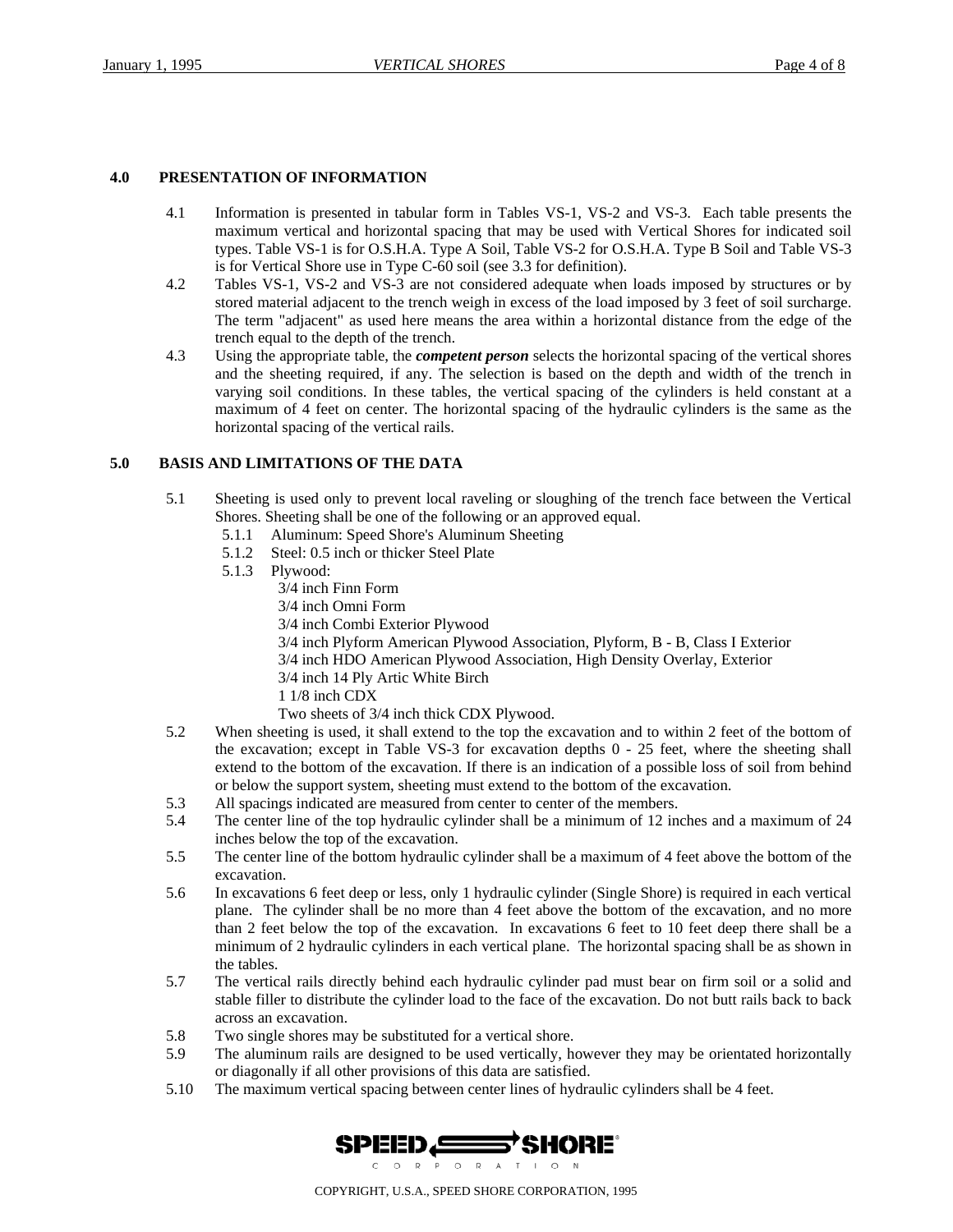- 5.11 The faces of the excavation must be cut near vertical and straight
- 5.12 There shall be a minimum of 3 consecutive shores in a row, at the horizontal spacing indicated (or less), to form a shoring system. In trenches over 12 feet deep, and whenever possible, a minimum of 4 shores should be used. For excavations that are too short to place 3 or 4 shores at the required spacing, the shores shall be placed at the required spacing from end to end of the excavation with a minimum of 2 shores. There shall be a shore within 2 feet of each end of the excavation
- 5.13 The ends of trenches shall be shored or sloped in accordance with Appendix B of CFR 29, Part 1926 Subpart P Excavations.
- 5.14 No vertical or lateral loads shall be applied to the cylinders.
- 5.15 Water flowing into an excavation, from either above or below ground, will cause a decrease in the stability of the soil. Therefore, the *competent person* shall take action to prevent water from entering the excavation and remove any water that accumulates in the excavation. Closer monitoring of the soil is required under wet conditions, particularly in less cohesive (weaker) soil conditions. A small amount of water, or flowing conditions, may downgrade the soil classification to a less stable classification. A large amount of water, or flowing conditions, may downgrade all soils to O.S.H.A. Type C. Speed Shore shoring and shielding systems may be used safely in wet conditions when the excavation is monitored by the *competent person*. Example: When repairing a leak in utility lines, it is often difficult or even impossible, to keep water out of the excavation.
- 5.16 If shores are installed on the seam between 2 adjacent sheets of plywood, each plywood sheet shall bear a minimum of 4 inches on each vertical rail.
- 5.17 Tables VS-l, VS-2 and VS-3 shall be used only for selecting the spacing and excavation depths for Single Shores, Vertical Shores and Multi-Shores. Normally, a Single Shore has 1 hydraulic cylinder, a Vertica1 Shore has 2 hydraulic cylinders and Multi-Shores have 3 or more hydraulic cylinders. All three types may be used and may be mixed if the provisions of this Tabulated Data are followed.

#### **6.0 INSPECTION**

- 6.1 The *competent person* must evaluate the soils to assure the rated capacity of the Vertical Shores is not exceeded by the lateral pressure of the soil. Soils shall be evaluated in accordance with Part 3.0.
- 6.2 The *competent person* shall monitor all phases of the assembly, installation and use of this product to evaluate and eliminate methods, which could endanger employees utilizing this product.
- 6.3 Daily inspections of the Vertical Shores and accessories must be performed by the *competent person* and deficiencies corrected.
- 6.4 Inspections shall be conducted as necessary for hazards associated with water accumulation, changing soil conditions, or changing site weather conditions.

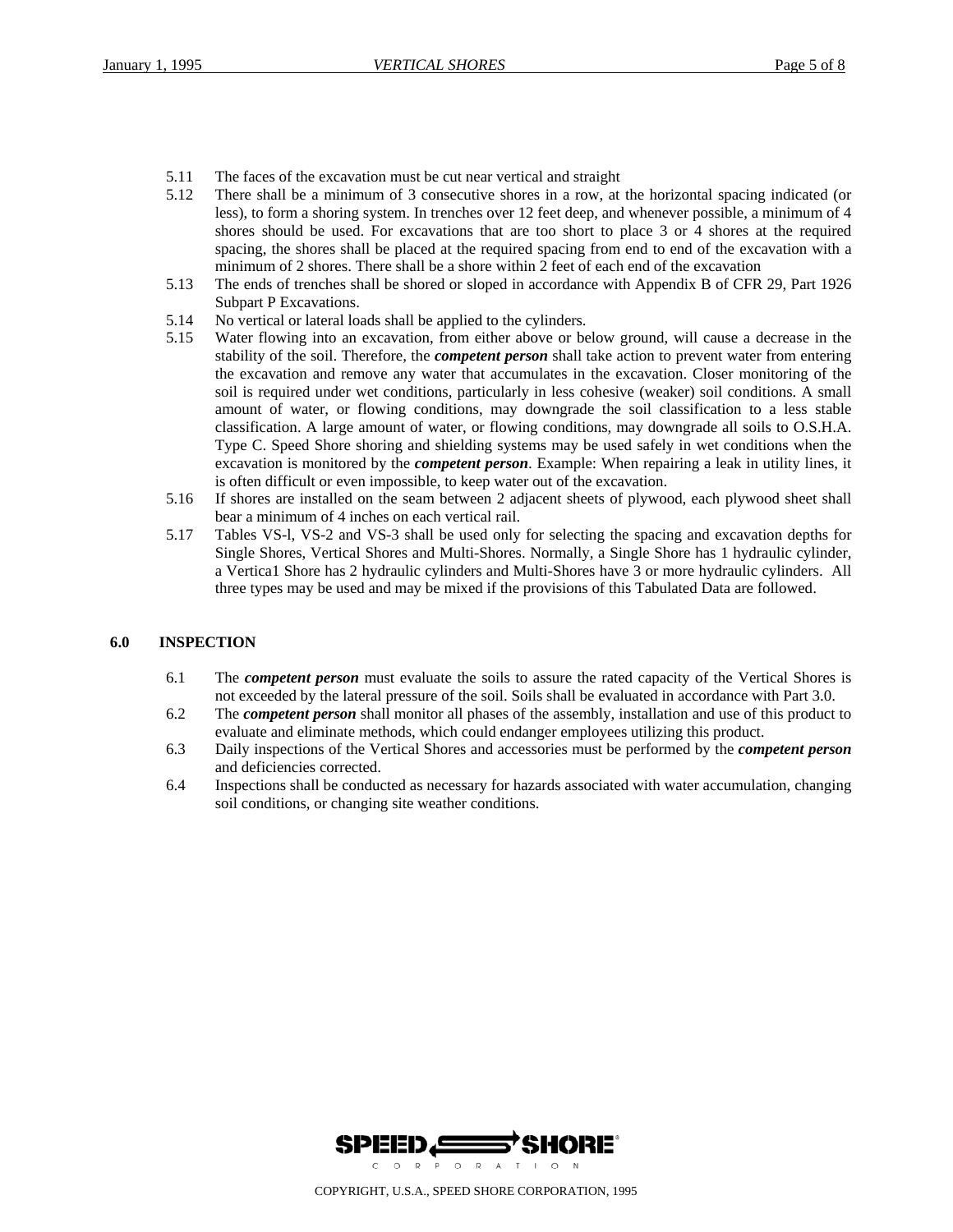#### **7.0 EXAMPLE TO ILLUSTRATE THE USE OF TABLES VS-1, VS-2 and VS-3:**

Problem: Design a trench safety system using Speed Shore Vertical Shores for an excavation 8 feet deep and 4 feet wide in O.S.H.A. Type B soil.

Study tables: Select Table VS-2 for Type B soil. Look in the column "Depth of Excavation" on line 0 to 15 feet. Next, read across and find under "Hydraulic Cylinders", "Maximum Horizontal Spacing" at 8 feet and "Maximum Vertical Spacing" at 4 feet. Next, locate the hydraulic cylinder size under "Width of Excavation", 0 to 8 feet": 2 inch diameter. Finally, under "Sheeting", Notes 2 and 3 apply.

Conclusion: Install Speed Shore Vertical Shores with 2 inch diameter cylinders at 8 feet intervals with or without plywood sheeting, depending upon the *competent person's* judgment of the raveling or sloughing of the excavation face. (See Notes 2 and 3).

| Depth      | <b>HYDRAULIC CYLINDERS</b> |                  |                     |                    |                    | Sheeting |
|------------|----------------------------|------------------|---------------------|--------------------|--------------------|----------|
| of         | Maximum                    | Maximum Vertical | Width of Excavation |                    |                    |          |
| Excavation | Horizontal                 | Spacing (Note 6) | <b>FEET</b>         |                    |                    | (Note 3) |
| FEET       | Spacing ( <i>FEET</i> )    | <b>FEET</b>      | $0$ to $8$          | 8 to 12            | 12 to 15           |          |
| 0 to 15    |                            |                  | $2"$ dia.           | $2"$ dia.          | $2"$ dia. (Note 1) | (Note 2) |
| 0 to 25    |                            |                  | $2"$ dia.           | $2"$ dia. (Note 1) | $2"$ dia. (Note 1) | (Note 2) |

#### **TABLE VS-1 TYPE "A" SOIL**

#### **TABLE VS-2 TYPE "B" SOIL**

| Depth       | <b>HYDRAULIC CYLINDERS</b> |                  |                     |                     |                    | Sheeting |
|-------------|----------------------------|------------------|---------------------|---------------------|--------------------|----------|
| of          | Maximum                    | Maximum Vertical | Width of Excavation |                     |                    |          |
| Excavation  | Horizontal                 | Spacing (Note 6) | <b>FEET</b>         |                     |                    | (Note 3) |
| FEET        | Spacing ( <i>FEET</i> )    | <b>FEET</b>      | $0$ to $8$          | 8 to 12             | 12 to 15           |          |
| $0$ to $10$ |                            | 4                | $2"$ dia.           | $2"$ dia.           | $2"$ dia. (Note 1) | (Note 2) |
| 0 to 20     |                            |                  | $2"$ dia.           | $2"$ dia. (Note 1)  | $2"$ dia. (Note 1) | (Note 2) |
| 0 to 25     |                            |                  | $2"$ dia.           | $2$ " dia. (Note 1) | $2"$ dia. (Note 1) | (Note 7) |

#### **TABLE VS-3 TYPE "C-60" SOIL (See 3.3 for definition of C-60 Soil)**

| Depth       | <b>HYDRAULIC CYLINDERS</b> |                         |                     |                    |                    | Sheeting |
|-------------|----------------------------|-------------------------|---------------------|--------------------|--------------------|----------|
| of          | Maximum                    | <b>Maximum Vertical</b> | Width of Excavation |                    |                    |          |
| Excavation  | Horizontal                 | Spacing (Note 6)        | <b>FEET</b>         |                    |                    | (Note 4) |
| <b>FEET</b> | Spacing (FEET)             | <b>FEET</b>             | $0$ to $8$          | 8 to 12            | 12 to 15           |          |
| $0$ to $10$ |                            |                         | $2"$ dia            | $2"$ dia           | $2"$ dia.          | (Note 2) |
|             | (Note 5)                   |                         |                     |                    | (Note 1)           |          |
| 0 to 20     |                            |                         | $2"$ dia            | $2"$ dia. (Note 1) | $2"$ dia. (Note 1) | (Note 7) |
| 0 to 25     |                            |                         | $2"$ dia            | $2"$ dia. (Note 1) | N/A                | (Note 7) |



COPYRIGHT, U.S.A., SPEED SHORE CORPORATION, 1995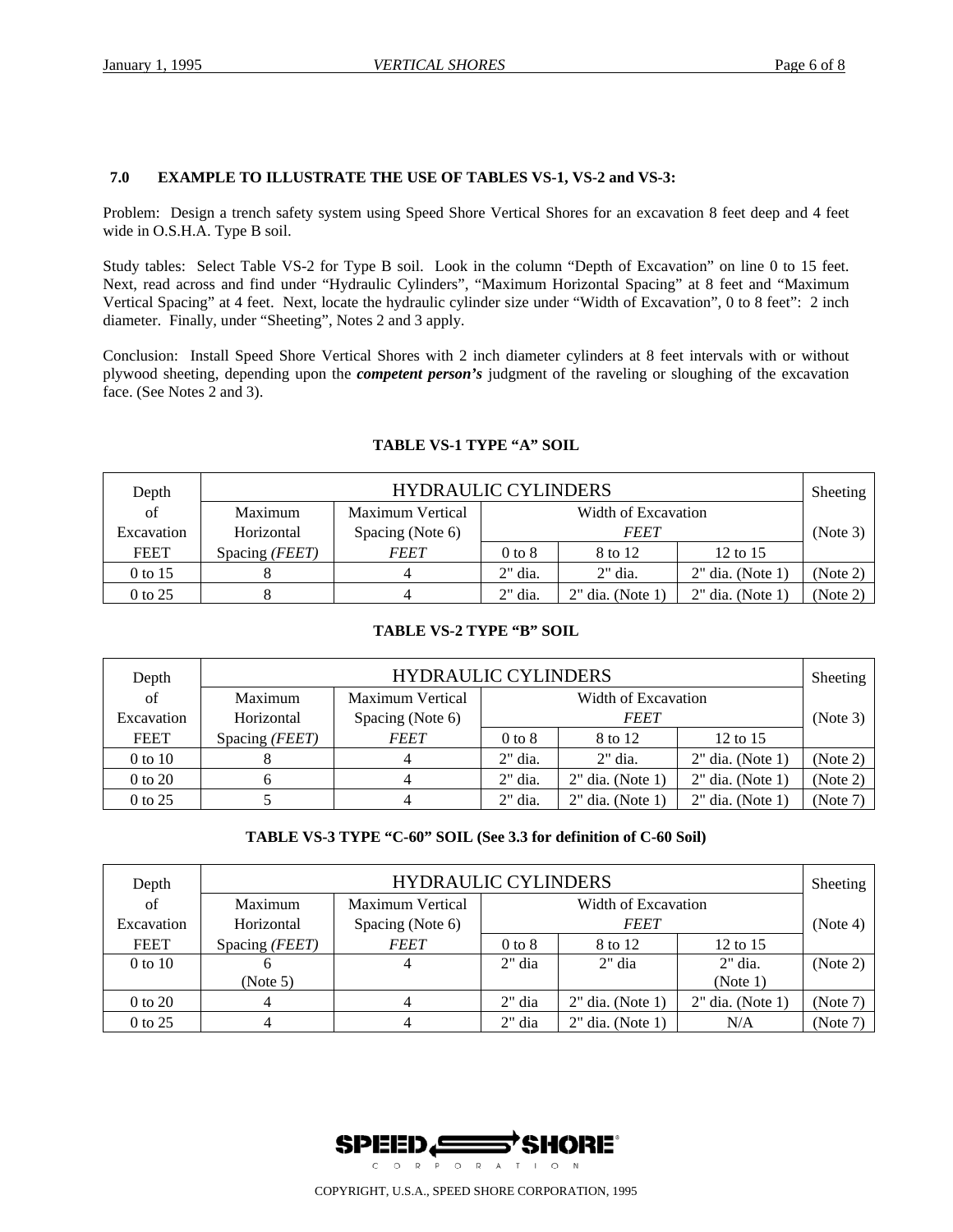#### **NOTES TO TABLES VS-1, VS-2 and VS-3**

1. Two inch diameter cylinders shall have a structural steel tube oversleeve 3.5 x 3.5 x 0.1875 inches extension (installed over the aluminum oversleeve extension) or a steel tube oversleeve  $3 \times 3 \times 0.1875$  inch extension (installed without the aluminum oversleeve) that extends the full retracted length of the cylinder. CAUTION: In either case, the aluminum load transfer plug and the aluminum innersleeve shall be used or a steel load transfer plug shall be welded securely in place inside the steel oversleeve to transfer the load through the steel oversleeve to the socket pad. Other Speed Shore approved oversleeves may be used.

2. The bottom of the sheeting shall extend within 2 feet of the bottom of the excavation. If there is an indication of a possible loss of soil from behind or below the support system, sheeting must extend to the bottom of the excavation.

3. Four feet wide sheeting is required at each Vertical Shore if raveling or sloughing of the excavation face appears likely to occur.

4. Four feet wide sheeting shall be used.

5. When 4 feet horizontal spacing is exceeded, the open spaces between the sheeting must be monitored for sloughing and raveling of the excavation face.

- 6. The bottom hydraulic cylinder shall be a maximum of 4 feet above the bottom of the excavation.
- 7. Sheeting shall extend to the bottom of the excavation.